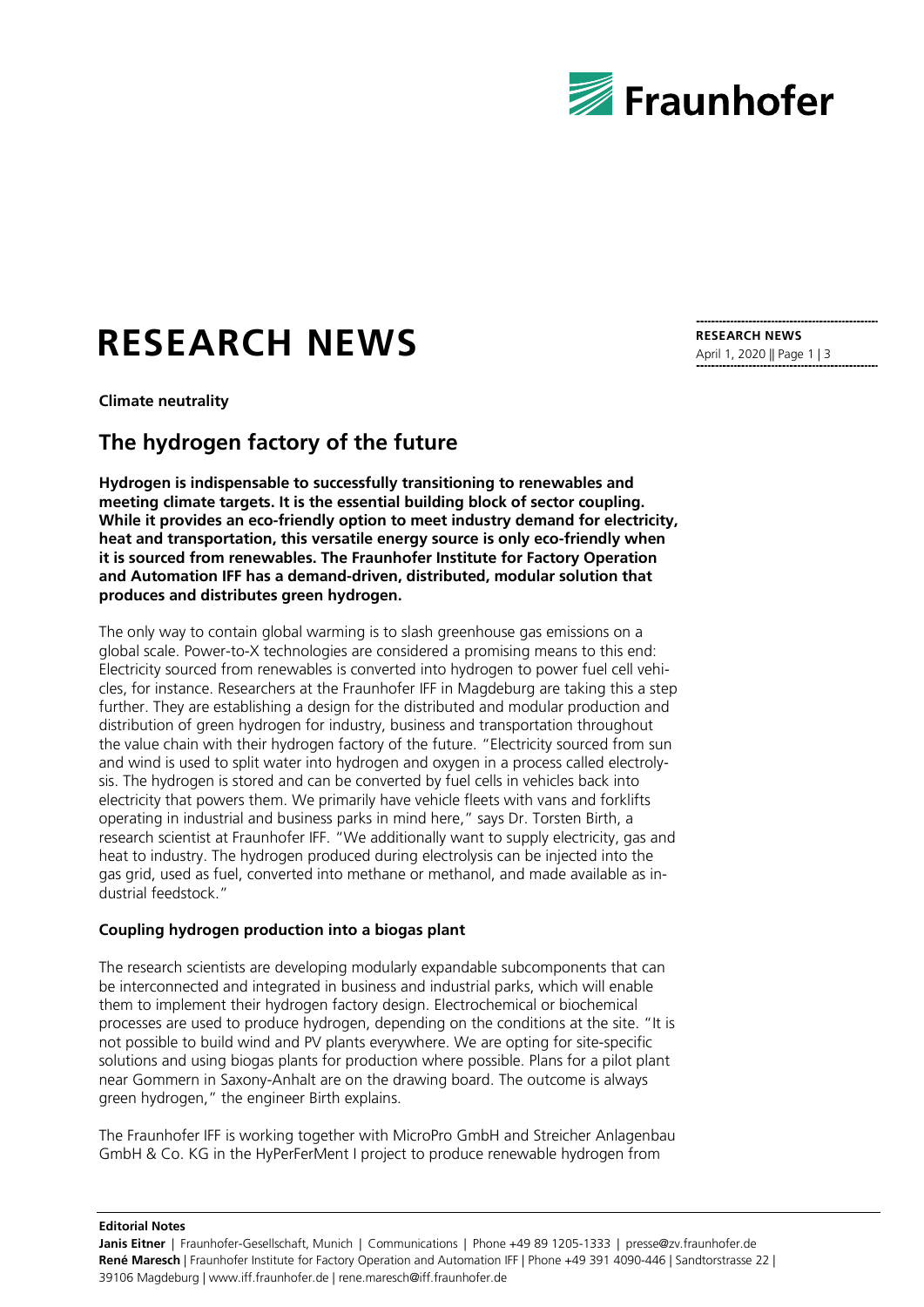

biomass. They are employing a special microbial fermentation process similar to biogas production to produce hydrogen directly from organic waste. The metabolites of certain bacteria produce a gas mixture containing  $CO<sub>2</sub>$  and fifty percent H<sub>2</sub>, which can be easily purified by subsequently separating the CO<sub>2</sub>. "Fermentative production of green hydrogen will play a major role in distributed production of this energy carrier in the future," says Birth.

## **A mobile hydrogen filling station for industrial and commercial parks**

Researchers at the Fraunhofer IFF have teamed up with Anleg GmbH to build one of the aformentioned subcomponents, the Mobile Modular H<sub>2</sub> Port (MMH<sub>2</sub>P), a portable hydrogen filling station for short trips of up to 200 kilometers. Expandable pressure systems with compressors on a trailer can be refilled and can also dispense hydrogen. The German Federal Ministry of Education and Research (BMBF) is funding the project.

### **Disinfecting with ozone**

Since systemically integrated hydrogen production is important to the researchers, they will not only be using the hydrogen produced during electrolysis but also the oxygen – for welding processes or for ozonation in sewage treatment plants, for instance. Troublesome micropollutants such as pharmaceuticals, pesticides and cosmetics can be removed from wastewater when ozone is introduced. Another use scenario envisions using the oxygen in agriculture to desulfurize biogas plants.

The research team acquired expertise for the implementation of their hydrogen factory in the projects Energieregion Stassfurt 2020 and Energieregion Ostharz. A regional energy plan was implemented in these projects to switch the energy supply in different sectors (power, gas, heat, and transportation) from fossil fuels to regionally produced renewables and renewable sector coupling systems were developed.

**RESEARCH NEWS** April 1, 2020 || Page 2 | 3